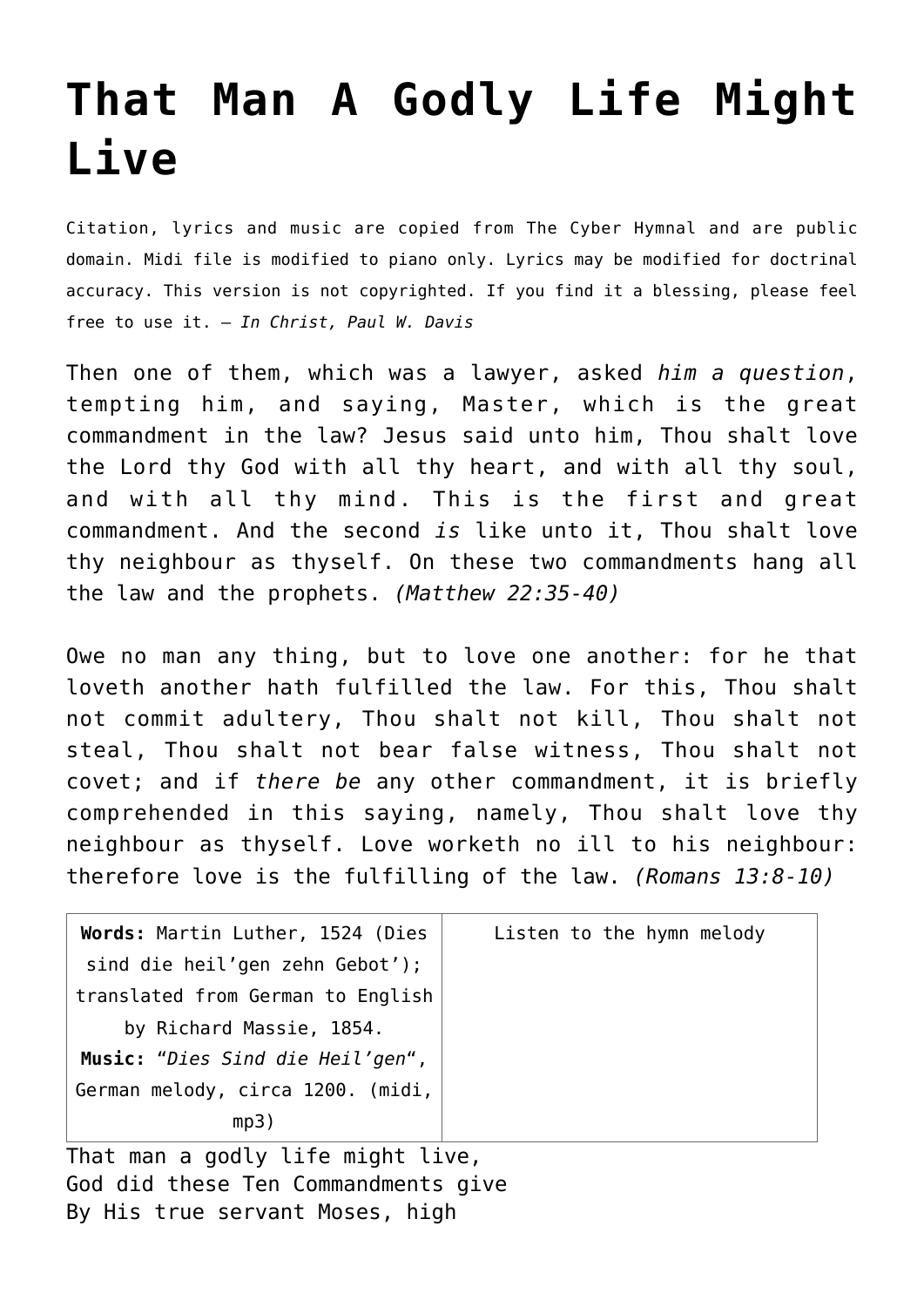Upon the Mount Sinai. Have mercy, Lord! I am thy God and Lord alone, No other God before Me own; Put thy whole confidence in Me And love Me e'er cordially. Have mercy, Lord!

By idle word and speech profane Take not My holy Name in vain And praise but that as good and true Which I Myself say and do. Have mercy, Lord!

Hallow the day which God hath blest That thou and all thy house may rest; Keep hand and heart from labor free That God may so work in thee. Have mercy, Lord!

Give to thy parents honor due, Be dutiful, and loving, too, And help them when their strength decays, So shalt thou have length of days. Have mercy, Lord!

Kill thou not out of evil will, Nor hate, nor render ill for ill; Be patient and of gentle mood, And to thy foe do thou good. Have mercy, Lord!

Be faithful to thy marriage vows, Thy heart give only to thy spouse; Thy life keep pure, and lest thou sin, Use temperance and discipline. Have mercy, Lord!

Steal not; oppressive acts abhor;